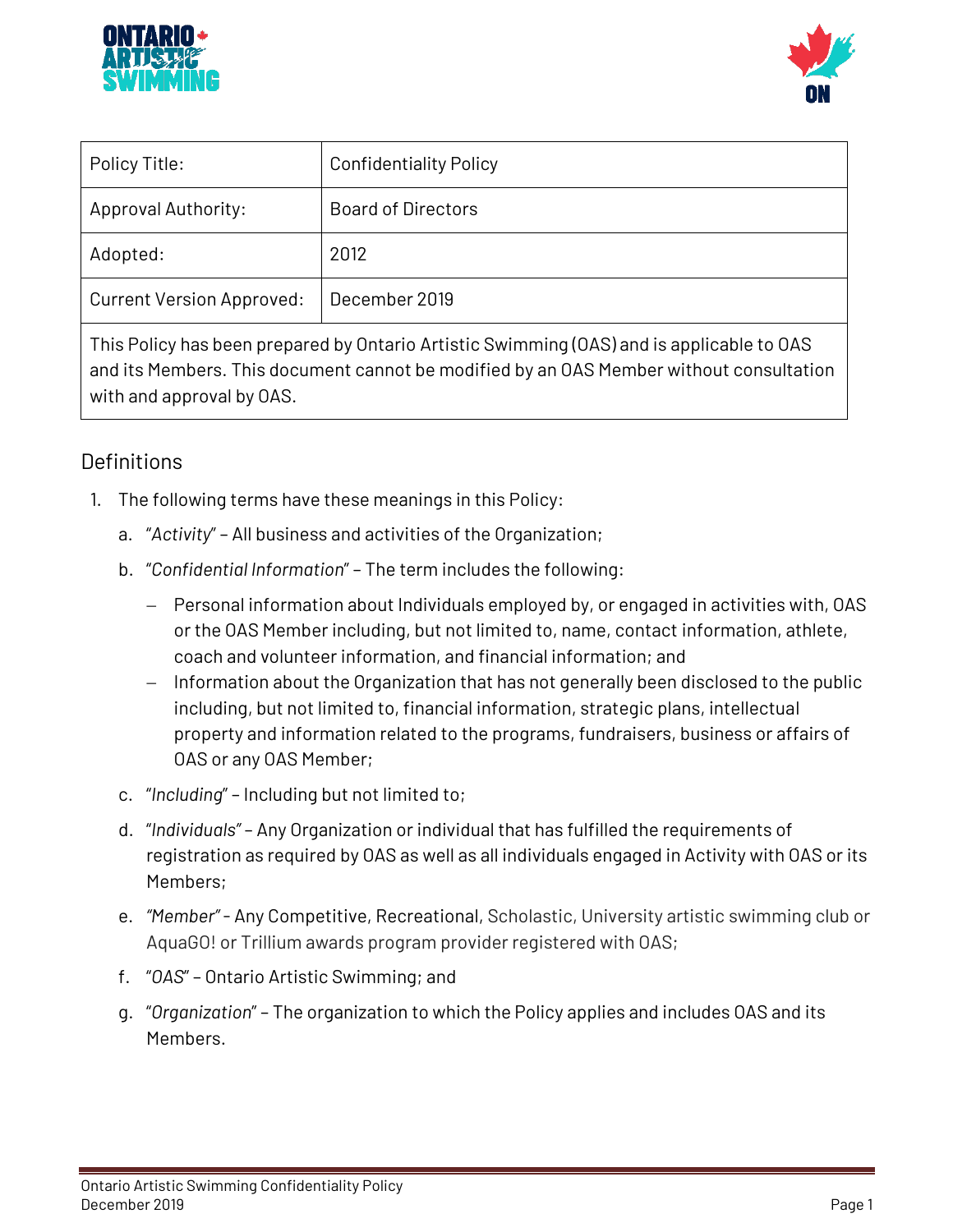



#### **Purpose**

2. Individuals employed by, or engaged in Activities with, OAS or OAS Members have an obligation to keep Confidential Information safe and secure and are expected to be aware of, and act at all times appropriately and consistently with this Policy.

# **Application**

3. This Policy applies to Individuals who have access to Confidential Information.

### **Responsibilities**

- 4. Individuals will not, either during the period of their involvement or employment or any time thereafter, disclose to any person or organization any Confidential Information about OAS or the OAS Member, as applicable, acquired during their period of involvement or employment, unless expressly authorized to do so.
- 5. Individuals will not publish, communicate, divulge or disclose to any unauthorized person, firm, corporation, third party or parties any Confidential Information, without the express written consent of the Organization.
- 6. Individuals will not use, reproduce or distribute such Confidential Information or any part thereof, without the express written consent of OAS or the OAS Member, as applicable.
- 7. All files and written materials relating to Confidential Information of OAS or the OAS Member will remain the property of the Organization and, upon request of the Organization, the Individual will return all Confidential Information received in written or tangible form, including copies or reproductions or other media containing such Confidential Information, immediately upon such request.

#### **Intellectual Property**

8. Copyright and any other intellectual property rights in all written material (including material in electronic format) and other works produced in connection with employment or volunteer involvement with OAS or an OAS Member, as applicable, will be owned solely by the Organization, who will have the right to use, reproduce or distribute such material and works, or any part therof, for any purpose it wishes. The Organization may grant permission for others to use such written material or other works, subject to such terms and conditions as the Organization may prescribe.

## **Enforcement**

9. A breach of any provision in this Policy may give rise to discipline in accordance with the Organization's *Discipline and Complaints Policy***.**